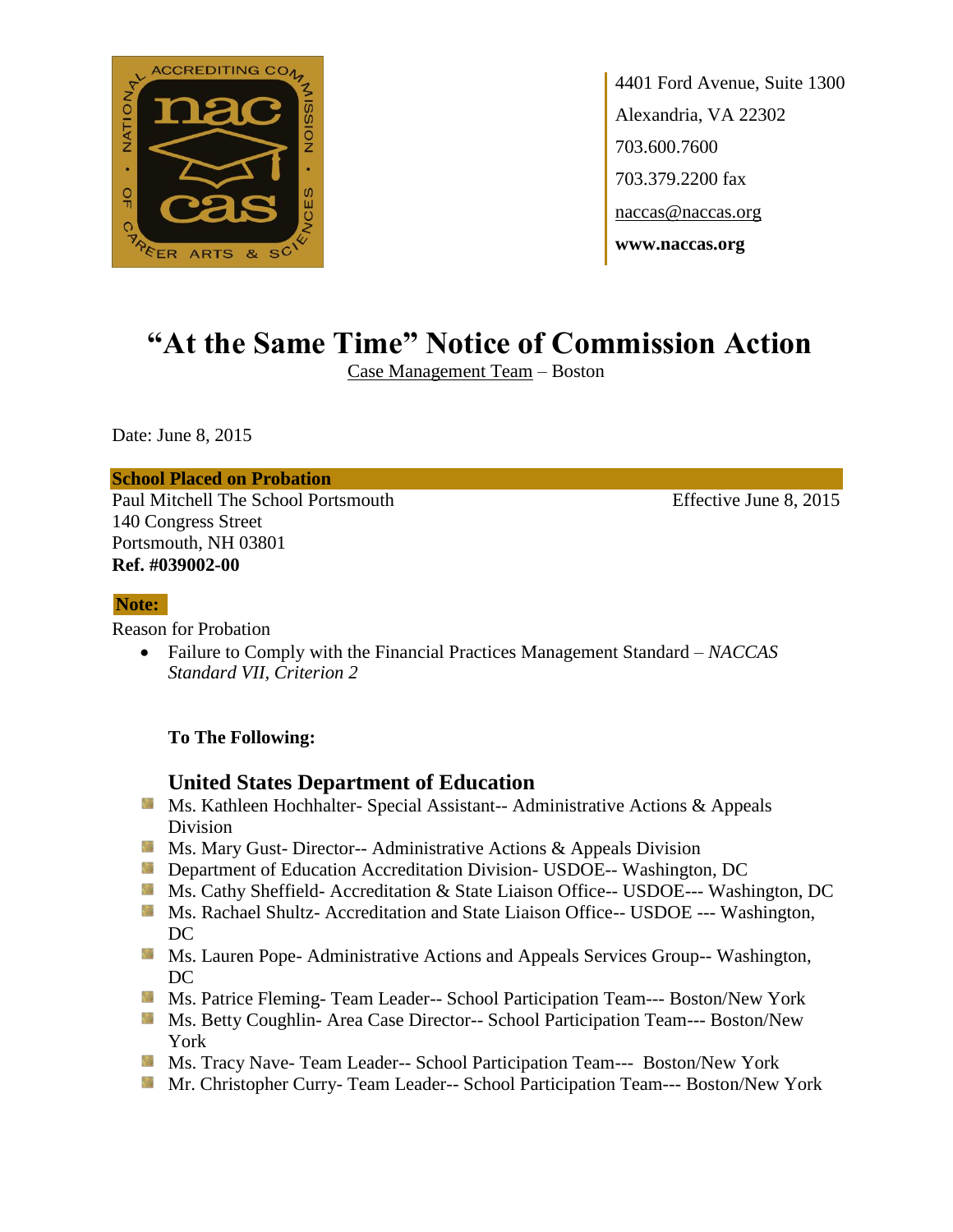## **Accreditors**

- Mr. Bill Larkin- Executive Director-- ACCET
- Mr. Michale McComis, Ed.D.- Executive Director-- ACCSC
- Mr. Albert Gray, Ph.D.- Executive Director-- ACICS
- Dr. Gary Puckett- Executive Director-- COE

## **State Authorities**

Ms. Kathryn Wantuck- NH State Board of Barbering, Cosmetology, and Esthetics--Concord, NH

# **Other**

- **Ms. Tammy Burkhart- Educause**
- Accredited Schools List Help Desk-- Westat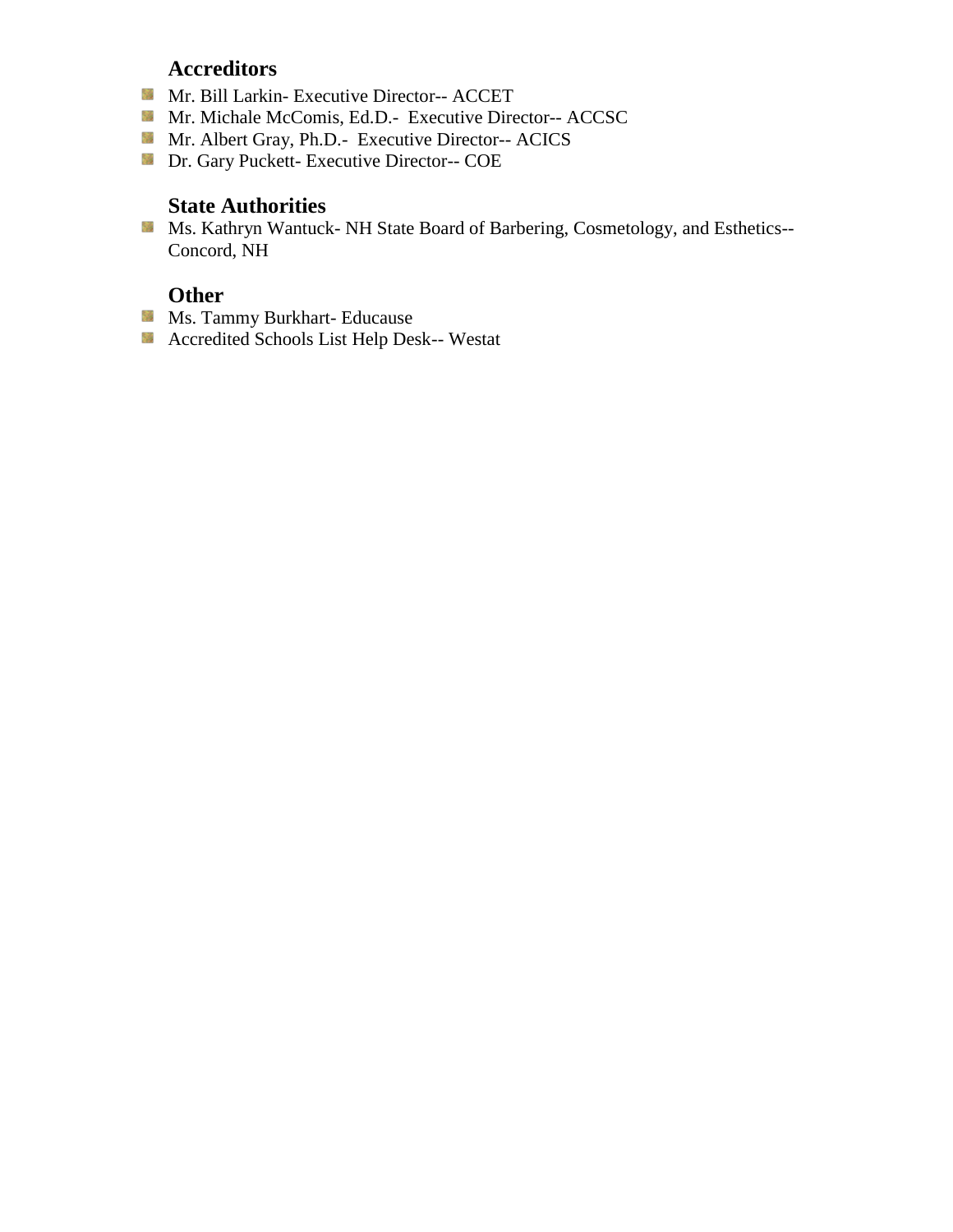

4401 Ford Avenue, Suite 1300 Alexandria, VA 22302 703.600.7600 703.379.2200 fax naccas@naccas.org **www.naccas.org**

# **"At the Same Time" Notice of Commission Action**

Case Management Team – Chicago

Date: June 8, 2015

### **School Placed on Probation**

Michigan College of Beauty-Troy, Inc. Effective Date: June 8, 2015 3498 Rochester Road Troy, MI 48083 **Ref. #032055-00**

### **Note:**

Reason for Probation

 Failure to Comply with the Financial Practices Management Standard – *NACCAS Standard VII, Criterion 2*

**To The Following:**

## **United States Department of Education**

- **Ms. Kathleen Hochhalter- Special Assistant-- Administrative Actions & Appeals** Division
- **MS. Mary Gust- Director-- Administrative Actions & Appeals Division**
- **Department of Education Accreditation Division- USDOE-- Washington, DC**
- Ms. Cathy Sheffield- Accreditation & State Liaison Office-- USDOE--- Washington, DC
- **Ms. Rachael Shultz- Accreditation and State Liaison Office-- USDOE --- Washington,** DC
- **MS. Lauren Pope- Administrative Actions and Appeals Services Group-- Washington,** DC
- Mr. Douglas Parrott- Area Case Director-- School Participation Team--- Chicago/Denver

# **Accreditors**

**Mr. Bill Larkin- Executive Director-- ACCET**